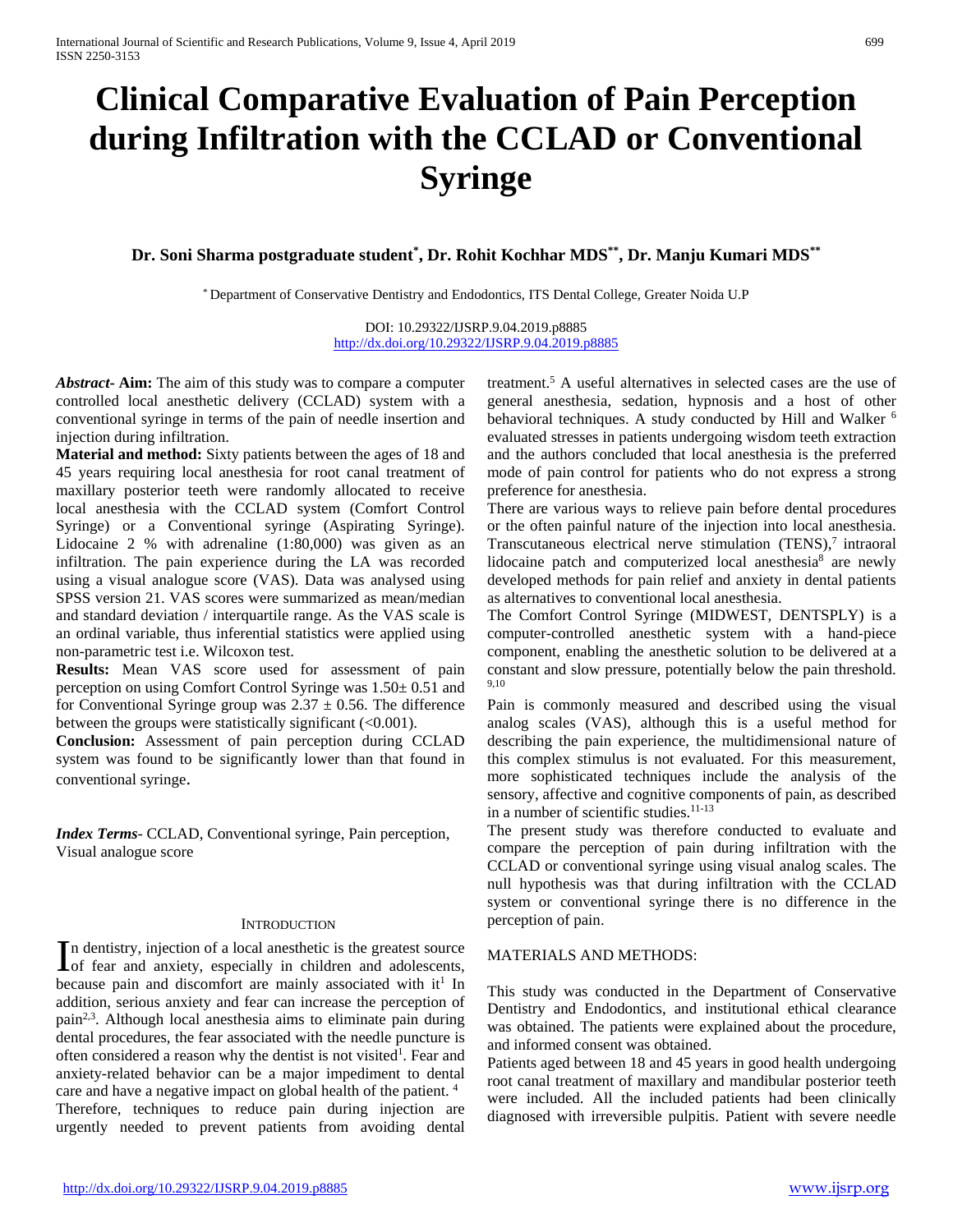phobia, taking any medication that would alter pain perception, pain on palpation and percussion were excluded.

The patients were randomly divided into two groups of twenty each:

Group 1 Computer-controlled injection system (Comfort Control Syringe, MIDWEST, DENTSPLY): Local infiltration of lidocaine hydrochloride 2% with adrenaline 1:80,000, marketed in special cartridge, using compatible disposable 30-gauge, 10 mm needles and auto-controlled injection system.

Group II Conventional syringe (Aspirating Syringe, Septodont): Local infiltration of 2% lidocaine hydrochloride with adrenaline 1:80,000, using 30-gauge, 10 mm needle and disposable TS.

The anesthetic solution in all patients was delivered by same operator, to ensure that the results were not influenced by interoperator variability. Pain perception rating was obtained by using 10 point visual analog scale (VAS) of pain rating. Overall pain was assessed by using a 200 mm horizontal, ungraded visual analog scale onto which patients were asked to place a marking. The left side was marked "no pain" and the right side marked "worst pain imaginable". A 10 point verbal rating was also used and patients were asked to give a value to their pain experience, zero being "no pain". Values thus obtained were submitted for statistical analysis.

Data was analysed using SPSS version 21. VAS scores were summarized as mean/median and standard deviation/interquartile range. As the VAS scale is an ordinal variable, thus inferential statistics were applied using non-parametric test i.e. Wilcoxon test. The level of statistical significance was set at 0.05.

### RESULT:

Table 1 showing mean VAS score and Standard deviation (SD) of Comfort Control Syringe and conventional syringe group. Mean VAS score used for assessment of pain perception during

Comfort Control Syringe application was found to be significantly lower  $(1.50 \pm 0.51)$  than that found in Conventional Syringe group  $(2.37 \pm 0.56)$ .

**Table 1: Mean VAS score and Standard deviation (SD) of Comfort Control Syringe and conventional syringe group.**

| <b>Groups</b>   | Mean $\pm$   Median<br><b>SD</b> |     | <b>IOR</b> | P <sup>a</sup> value |
|-----------------|----------------------------------|-----|------------|----------------------|
| Comfort Control | $1.50+$                          | 1.5 | 1.00       | $< 0.0001$ ,         |
| Syringe         | 0.51                             |     |            |                      |
| Conventional    | 2.37<br>$+$                      | 2.0 | 1.00       |                      |
| Syringe         | 0.56                             |     |            |                      |

S = significant, <sup>a</sup>Wilcoxon test

### DISCUSSION:

The most common reason for patients not to visit the dentist is dental fear. Dental fear can occur for a variety of reasons, including noise and vibration from tooth cutting devices such as pain during dental treatment and local anesthesia's irrational fear.

Patients, however, often fear pain caused by anesthetic injections rather than pain caused by dental treatment.<sup>14</sup>

A number of devices have been introduced that can inject local anesthetics into the tissues at a speed set. These "painless anesthetic devices" are collectively referred to as computercontrolled local anesthetic delivery devices (CCLAD). CCLAD also refers collectively to devices that not only slow and maintain injection speed, but also maintain constant speed while taking into account the anatomical characteristics of the injected tissues due to the system's Infiltration / Nerve block options.<sup>15,16</sup> Currently, the Wand system, Quicksleeper and Comfort Control Syringe are available for this type of device.

In the present study, the null hypothesis was rejected because the perception of pain during infiltration with the Comfort Control Syringe and conventional syringe differed. In this study, a computer- controlled local anesthetic delivery system for infiltration injection before root canal treatment led to a lower mean pain perception level for a group of 30 patients compared to a traditional syringe injected group.2 This could be because local anesthetic supply systems controlled by the computer deliver local anesthesia at a slowly graduated speed controlled by the equipment. Injection speed is associated with injection discomfort; the faster LA is delivered, the more discomfort is caused. Since computer systems provide the solution slowly, they are expected to provide a comfortable injection process. Some authors say that using the WAND reduced anxiety about dental injection in most patients.13,17

Lipp and others<sup>18</sup> suggested that basic information before dental anesthesia could be a useful method to reduce anxiety and improve the confidence of a patient in a dentist or surgeon. Lackey and others concluded that WAND was a viable alternative to traditional local anesthetic administration and reduced fear and anxiety in dental patients with this system.<sup>19</sup> The CCLAD system overcomes the human error when compared to the conventional Local Anesthesia delivery system in terms of controlling the speed of anesthetic delivery in the tissues.

Similar to our study, Dulger and others found a highly significant statistical difference between the VAS values recorded for the two groups with the computer-controlled injected group, with a mean VAS value of 1.08 compared to 2.58 for the traditional syringe injected group. 20 In their comparative clinical study of 50 patients, Hochman and others reported that the WAND was 2 to 3 times less painful than traditional syringe injection and that 48 of 50 patients had a more comfortable WAND injection. <sup>21</sup>

They concluded that there was an optimal anesthetic flow rate that minimizes the perception of pain during an injection. In a study carried out by Yenisey to compare pain levels of computercontrolled and conventional anesthesia techniques in the treatment of prosthodontics, it was concluded that the Wand technique reduces pain levels during needle insertion and local anesthesia.22

However, there are few studies that show no difference between the computer-assisted injection system and conventional local anesthesia. 23,24 Goodell and others instead found that the use of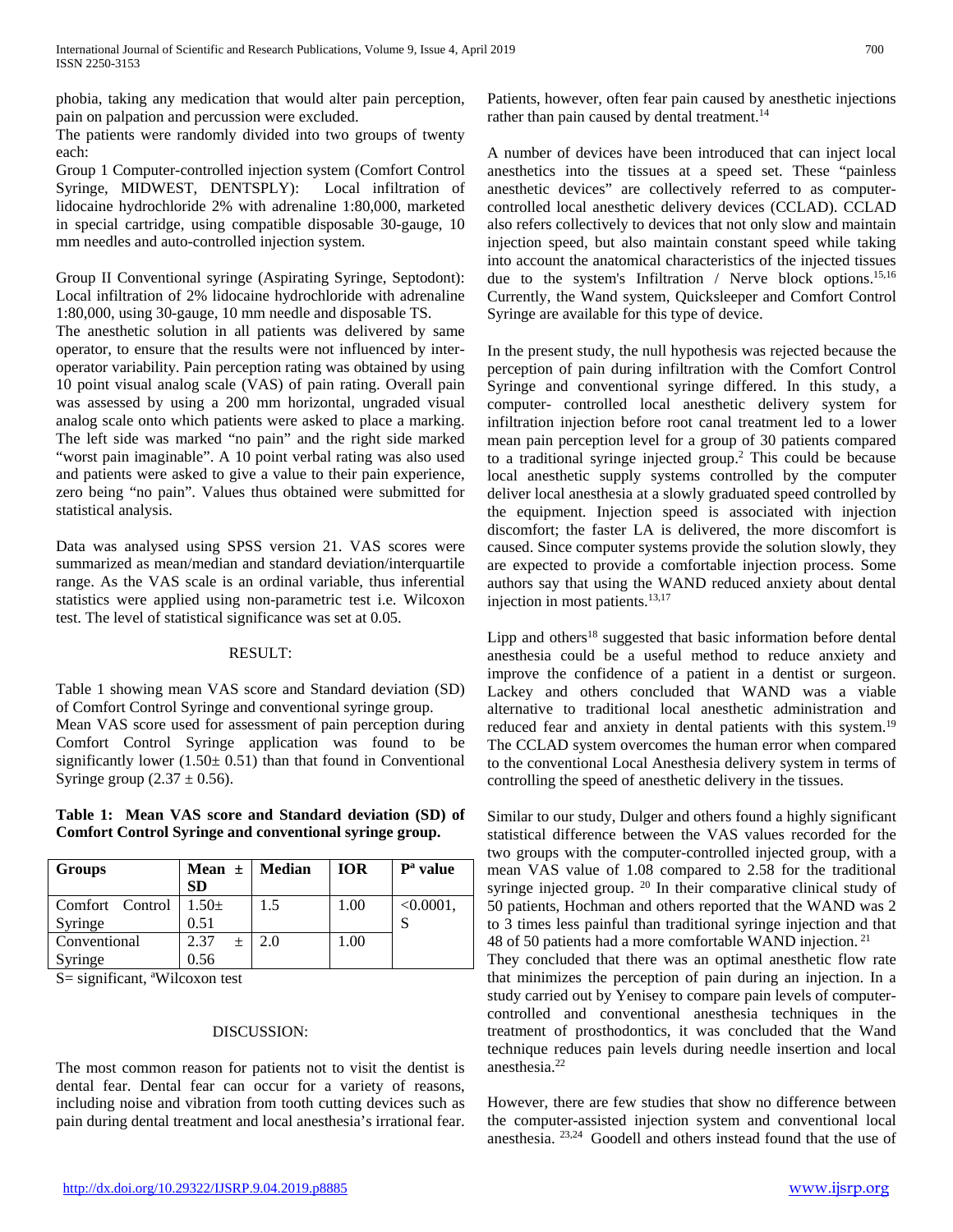a conventional syringe injection technique was superior to the WAND. This study reported reduced pain perception, increased tolerance and reduced dental anxiety after injection when using conventional syringe. It should be noted that this study included predominantly men employed in the military service and that a more randomly selected group could expect different results. <sup>25</sup>

## **CONCLUSION**

Under limitations of this study it is concluded that the anesthetic solution administered with a CCLAD system reduces pain level significantly when compared to the conventional syringes.

.

#### **REFERENCES**

- 1. Palm AM, Kirkegaard U, Poulsen S. The Wand versus traditional injection for mandibular nerve block in children and adolescents: perceived pain and time of onset. Pediatr Dent 2004;26(6):481–484.
- 2. Kuscu O O, Akyuz S. Is it the injection device or the anxiety experienced that causes pain during dental local anaesthesia? Int J Paediatr Dent 2008;18(2):139–145.
- 3. Ram D, Peretz B. Administering local anaesthesia to paediatric dental patients—current status and prospects for the future. Int J Paediatr Dent 2002;12(2):80–89.
- 4. Milgrom P, Coldwell SE, Getz T, Weinstein P, Ramsay DS. Four dimensions of fear of dental injections. J Am Dent Assoc 1997;128(6):756–762.
- 5. Rosenberg ES. A computer-controlled anesthetic delivery system in a periodontal practice: patient satisfaction and acceptance*.* J Esthet Restor Dent 2002;14(1):39–46
- 6. Hill CM, Walker RV. Salivary cortisol determinations and self-rating scales in the assessment of stress in patients undergoing the extraction of wisdom teeth. Br Dent J 2001; 191(9):513-515
- 7. Quarnstrom F, Libed EN. Electronic anesthesia versus topical anesthesia for the control of injection pain. Quint Int 1994;25:713- 6.
- 8. Friedman MJ, Hochman MN. Using AMSA and P-ASA nerve blocks for esthetic restorative dentistry. Gen Dent 2001;49:506-11.
- 9. Clark TM, Yagiela JA. Advanced techniques and armamentarium for dental local anesthesia. Dent Clin North Am 2010; 54(4): 757-768.
- 10. Versloot J, Veerkamp JSJ, Hoogstraten J. Computerized anesthesia delivery system vs. traditional syringe: comparing pain and pain-related behavior in children. Eur J Oral Sci 2005; 113(6): 488-493.
- 11. Newton JT, Buck DJ. Anxiety and pain measures in dentistry: a guide to their quality and application. J Am Dent Assoc 2000; 131:1449-1457.
- 12. Ramamurty S, Rogers JN. Pain management. Mosby-Year Book Inc, 1993; p 12.
- 13. Krochak M, Friedman N. Using a precision-metered injection system to minimize dental injection anxiety. Compend Contin Educ Dent 1998; 19:137-148
- 14. Kleinknecht RA, Klepac RK, Alexander LD. Origins and characteristics of fear of dentistry. J Am Dent Assoc 1973; 86: 842-8
- 15. Saloum FS, Baumgartner JC, Marshall G, Tinkle J. A clinical comparison of pain perception to the Wand and a traditional syringe. Oral Surg Oral Med Oral Pathol Oral Radiol Endod 2000; 89: 691-5.
- 16. Hochman M, Chiarello D, Hochman CB, Lopatkin R, Pergola S. Computerized local anesthetic delivery vs. traditional syringe technique. Subjective pain response. N Y State Dent J 1997; 63: 24-9.
- 17. Levato C. Giving the Wand a shot. Dental Practice & Finance, 1998.
- 18. Lipp M, Dick W, Daublander M, Bertram M. Different information patterns and their influence on patient anxiety prior to dental local anesthesia. Dtsch Z Mund Kiefer Gesichtschir 1991; 15(6):449-457.
- 19. Lackey AD. An advancement in the delivery of local anesthesia. Pract Periodontics Aesthet Dent 1998 Nov-Dec;10(9):1191-4.
- 20. Dulger O, Koray M, Soley S, Yaltirik M, Williams W, Somturk E, Ogunc N. Evaluating Anxiety and Pain in Patients Receiving a Local Anaesthetic Injection: Traditional Syringe versus a Computer-Controlled Local Anaesthetic Delivery System. Balk J Stom 2007; 11:100-104.
- 21. Hochman MN. Single-tooth anesthesia: pressuresensing technology provides innovative advancement in